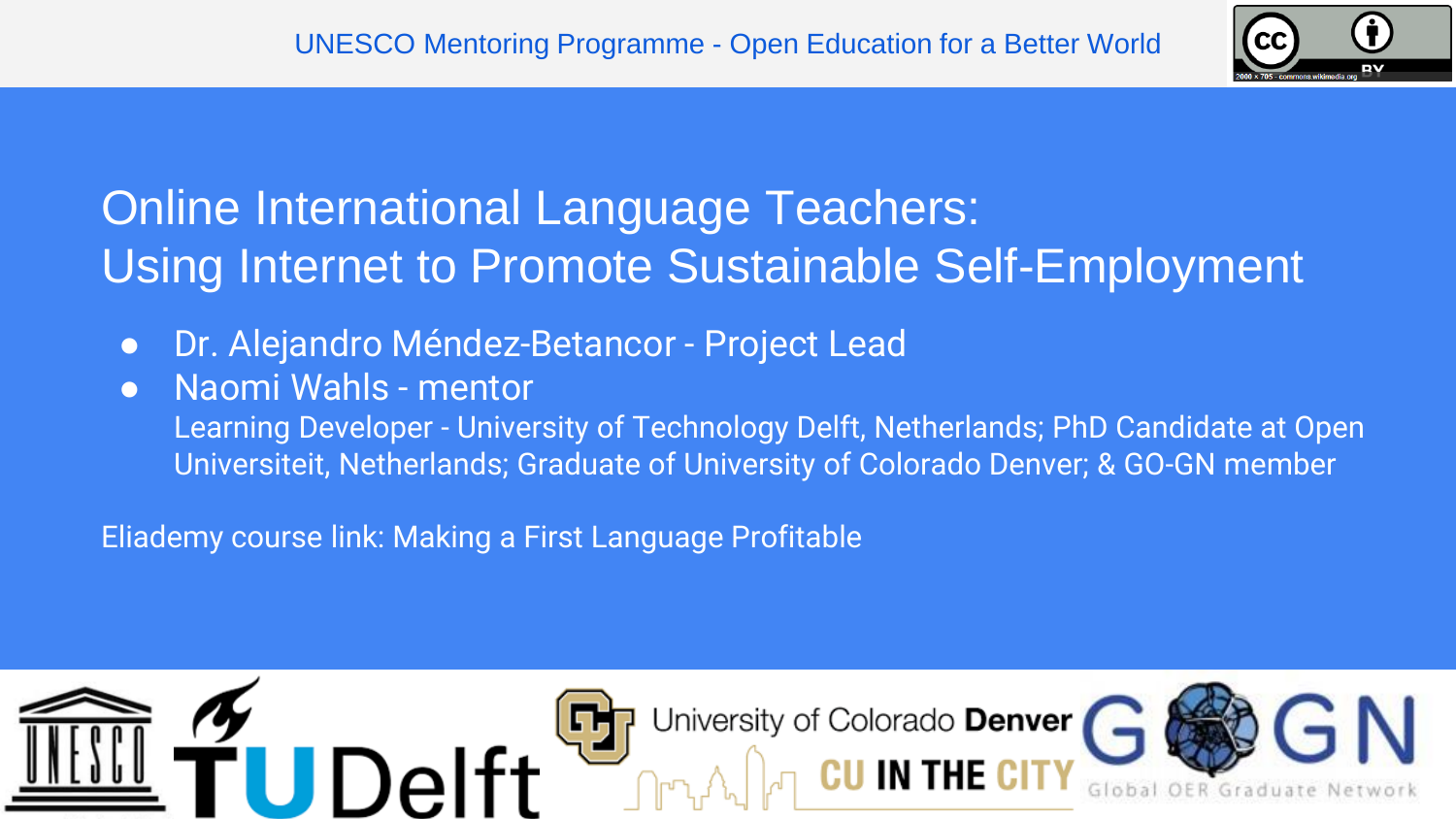## UNESCO Initial Project Goals

**The project began as the result of a personal frustration due to a lack of knowledge on how to generate economic benefits from my own abilities. This project is focused on helping others use the knowledge of their first language and the use of internet to obtain a benefit.**

Therefore, the target audience are those who: 1) need to find a means of income, 2) have a High School diploma **or equivalent, and 3) are able to teach their mother language.**

**The project was conceived to support three goals from the "Sustainable Development Goals" of UNESCO:**

**Goal 4: By training people without economic resources to become entrepreneurs using technology.**

Goal 8: By offering the tools in an accessible manner to obtain the knowledge with which to make money by **means of their own language.**

**Goal 10: By allowing access to Internet resources without limitation of geographical and social differences.**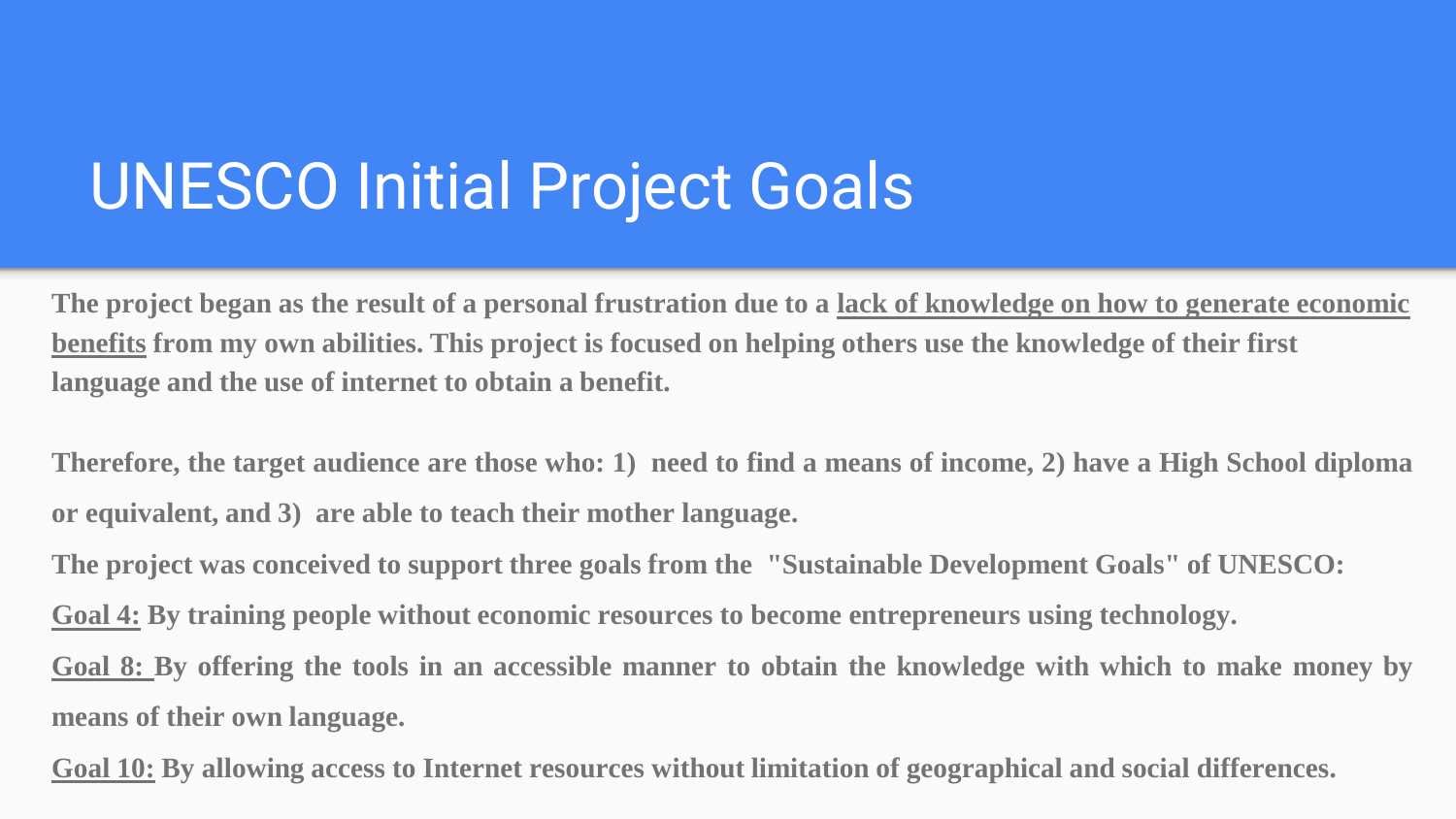# Project results or progress

For the creation of the project we have used **Eliademy**, which is a free online learning site. It is based on Moodle and other open source technologies.

The different software programs used for its creation are: <u>emovie, animaker, different word processors</u>, and the Video hosting service of YouTube.

Students learn the potential of using the Internet as a platform to start an online language teaching business. They understand the potential of finding clients anywhere in the world, how to create teaching materials using free online resources, and how to use e-learning and m-teaching resources to become eteachers.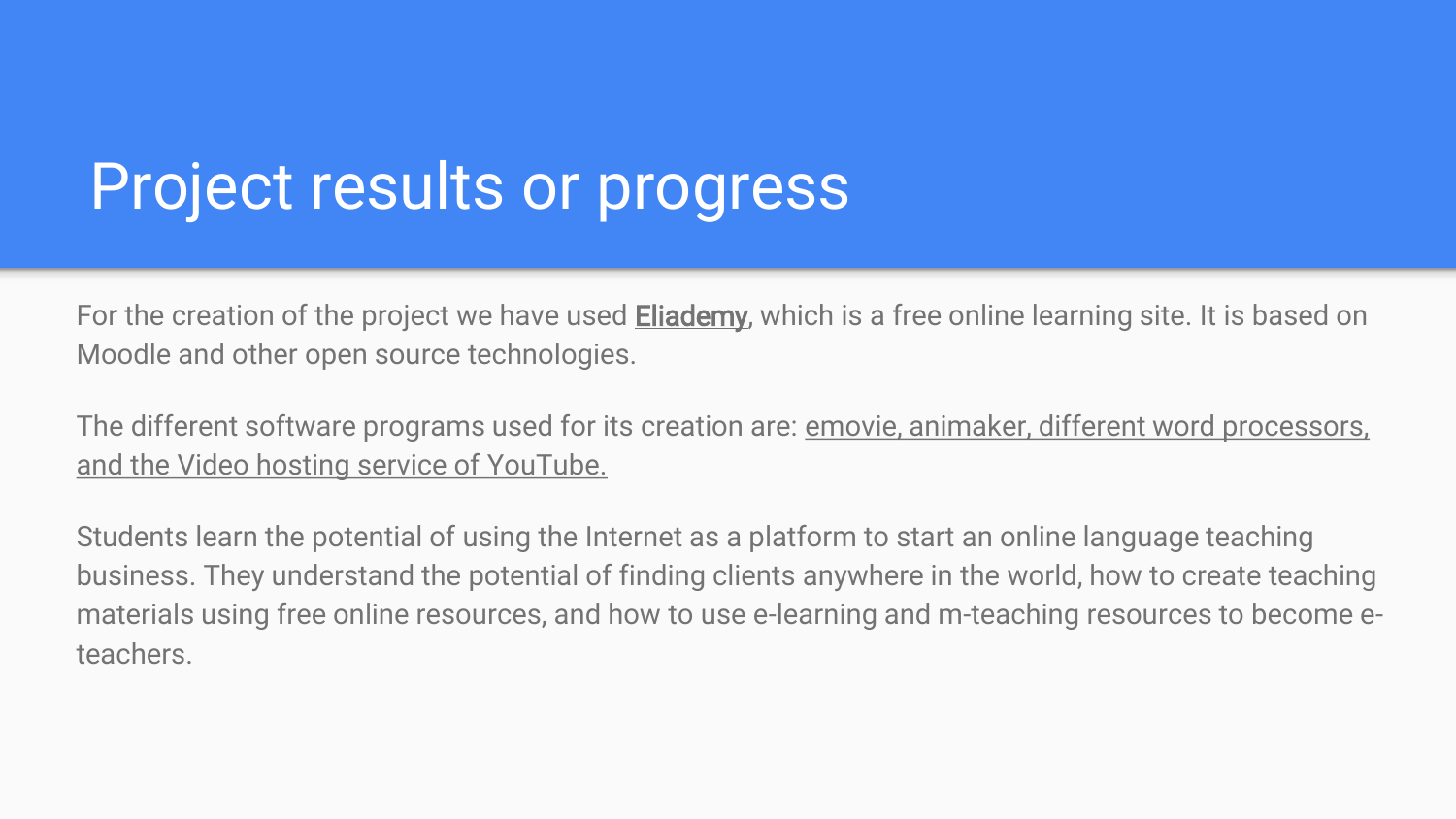## Design issues

The main objective was to use the same internet resources in its creation than those that are presented during the course. This means that all software programs used should be either free or very affordable. This part of the project involved a process of intense self-learning.

Likewise, it required a small investment to get:

- 1) A camera for the recordings.
- 2) A quality microphone
- 3) A computer with enough memory for the videos
- 4) A subscription to Animaker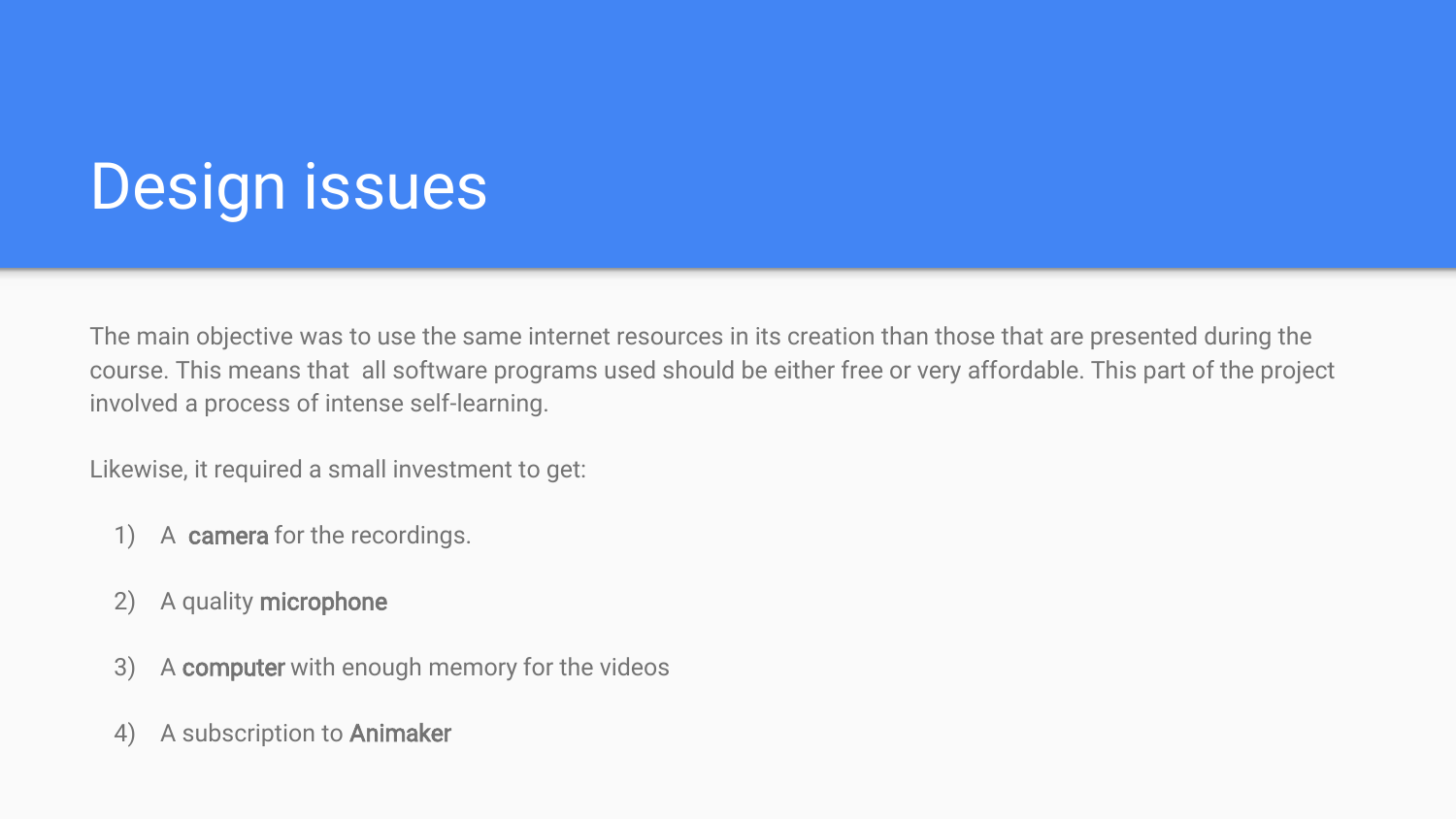### Implementation matters

For this we have created a MOOC course that has not yet been presented to the public. Today we present its BETA version.

At first we tried to use Coursera and obtain the affiliation of teaching institutions. Due to a negative response for part of the institutions, we opted for Eliademy, an e-learning platform that allows educators and students to create, share and manage online courses.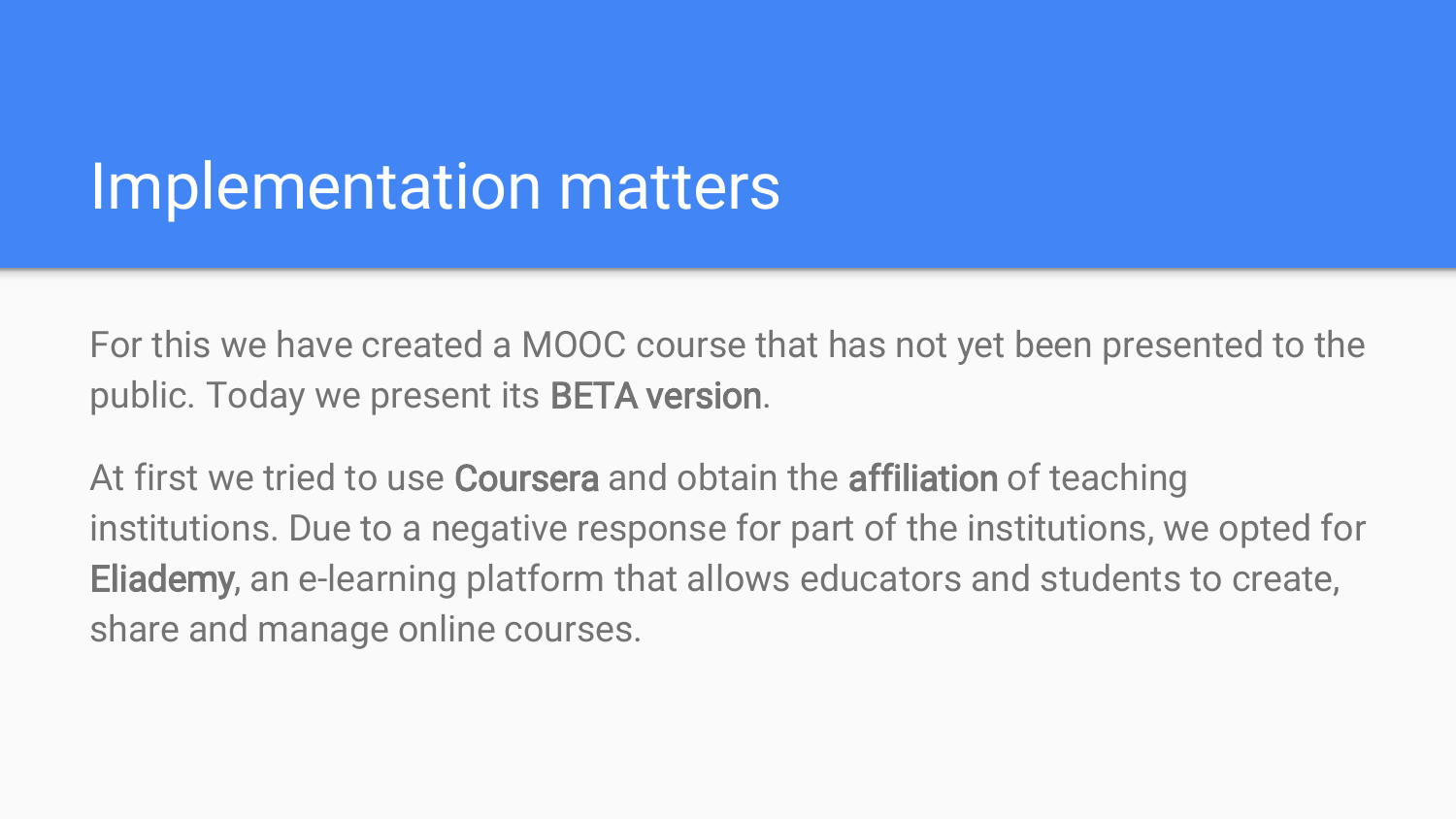## Deployment matters

Due to the the time invested trying to obtain the affiliation of a teaching institution, the development of the course in an e-learning platform is delayed.

In place of Coursera we chose to do the course in Eliademy, and today its Beta version is presented here.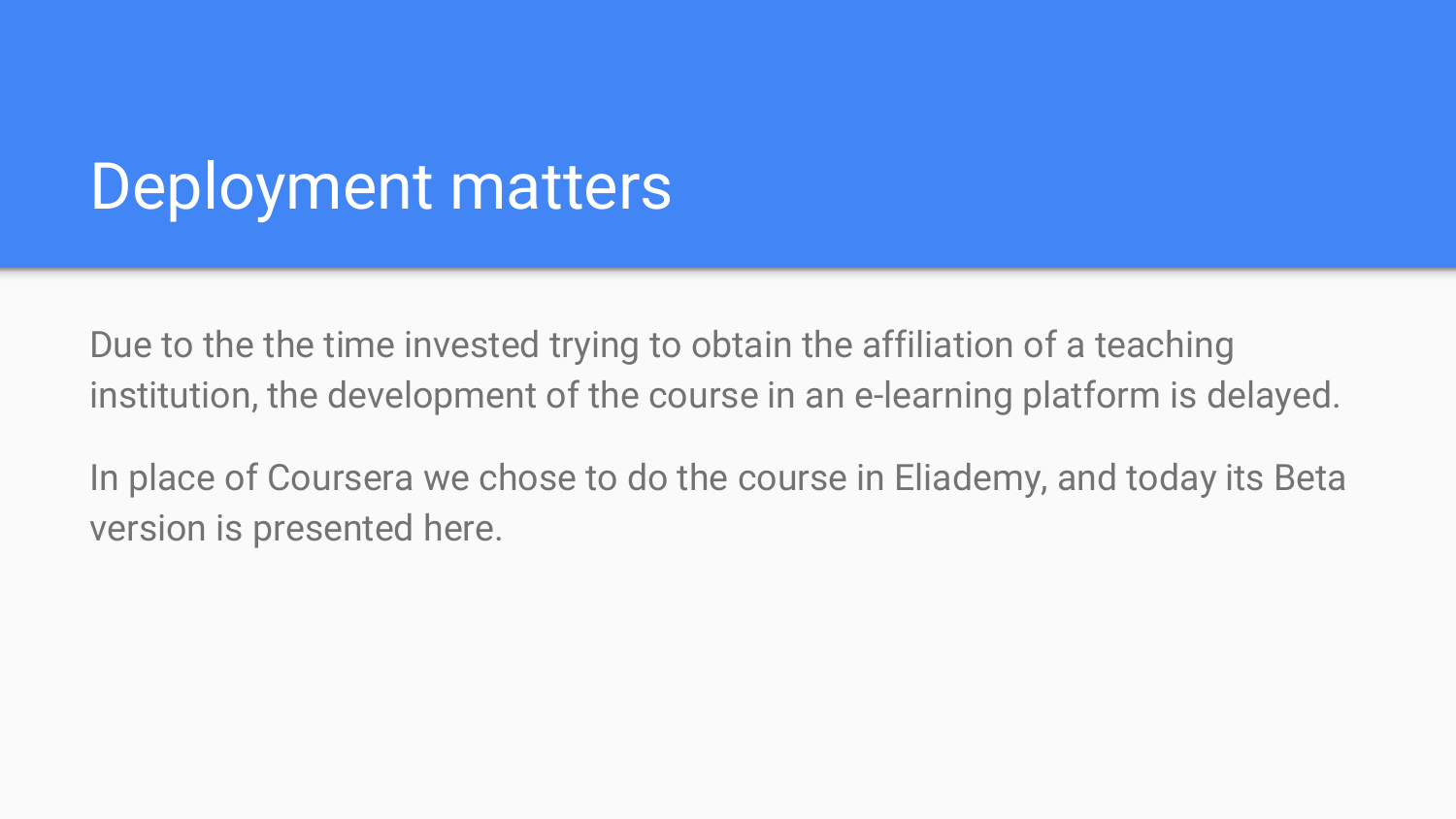# Project Process

My main challenge for the design of this MOOC has been the financial difficulties, which puts me in a situation similar to that of future MOOC students. Obtaining a camera, a quality microphone and a computer with enough memory delayed the project, as the first recordings did not have an ideal quality.

It was also necessary to open a paid account in **Animaker** in order to have copyright on the material created.

The second challenge was self-learning.

Another great challenge has been to find the affiliation of a teaching institution. Language departments are not interested in training e-teachers.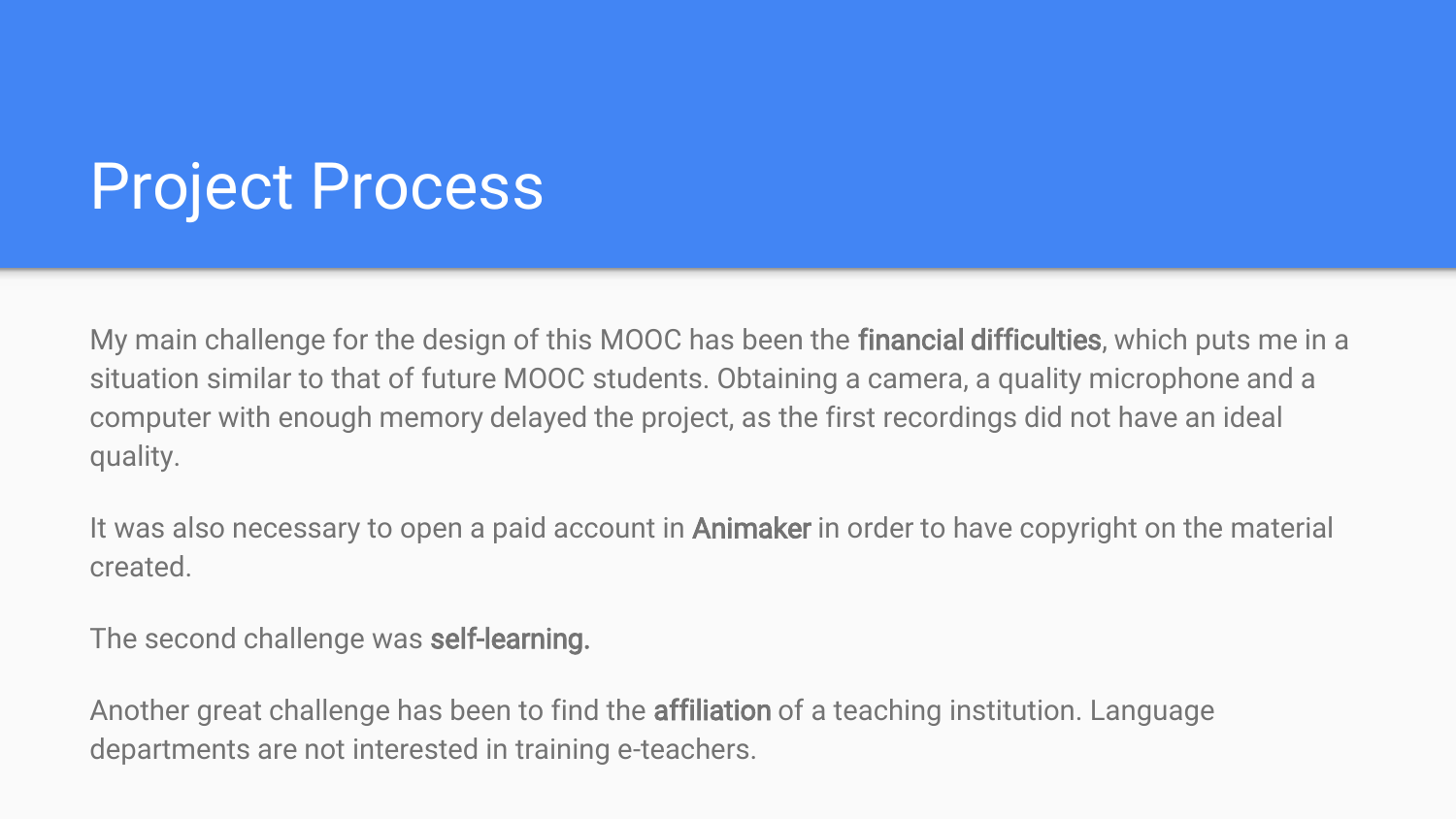## Future Phases

The phases of the project were: 1) create a blueprint, 2) generate the learning material, 3) obtain a platform, 4) design the visual audio material, and finally 5) present it.

The plans for the future are:

- 1. Beta test course (here, today)
- 2. Release the course (this summer)
- 3. Find a university partner

This program has served me tremendously to explore the most technological aspect of teaching. At the same time, it has also been a great challenge. The **lack of resources** to obtain the material, and the little personal **time** to develop it in such a short time, are the main obstacles.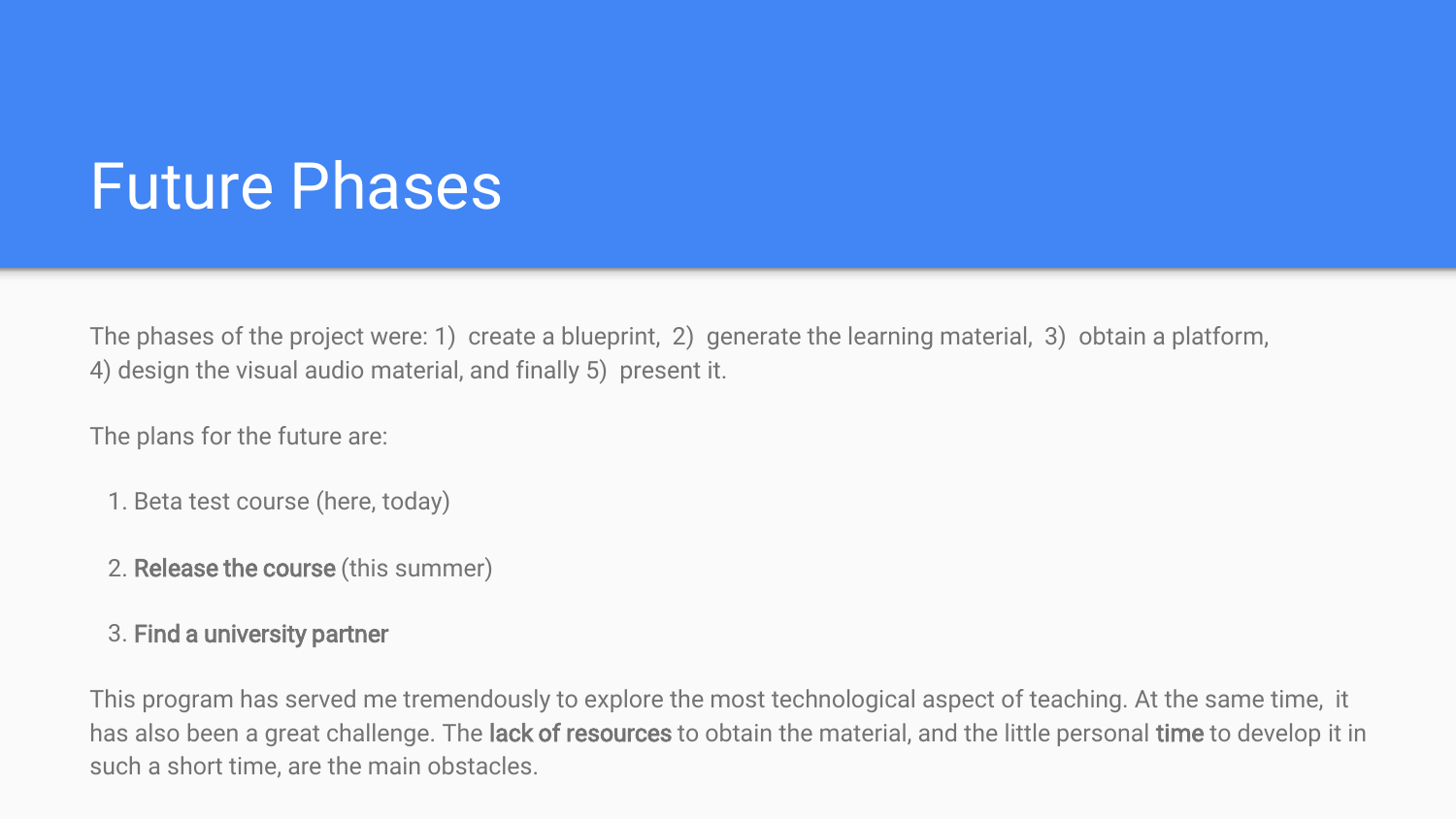#### Course Demo

The type of feedback that we are looking for is ideas about other possible software programs, applications, etc. that we can add. As we explained in the MOOC, the world of e-learning and e-teaching changes radically fast. That is why staying up to date with all the activities is not at easy task.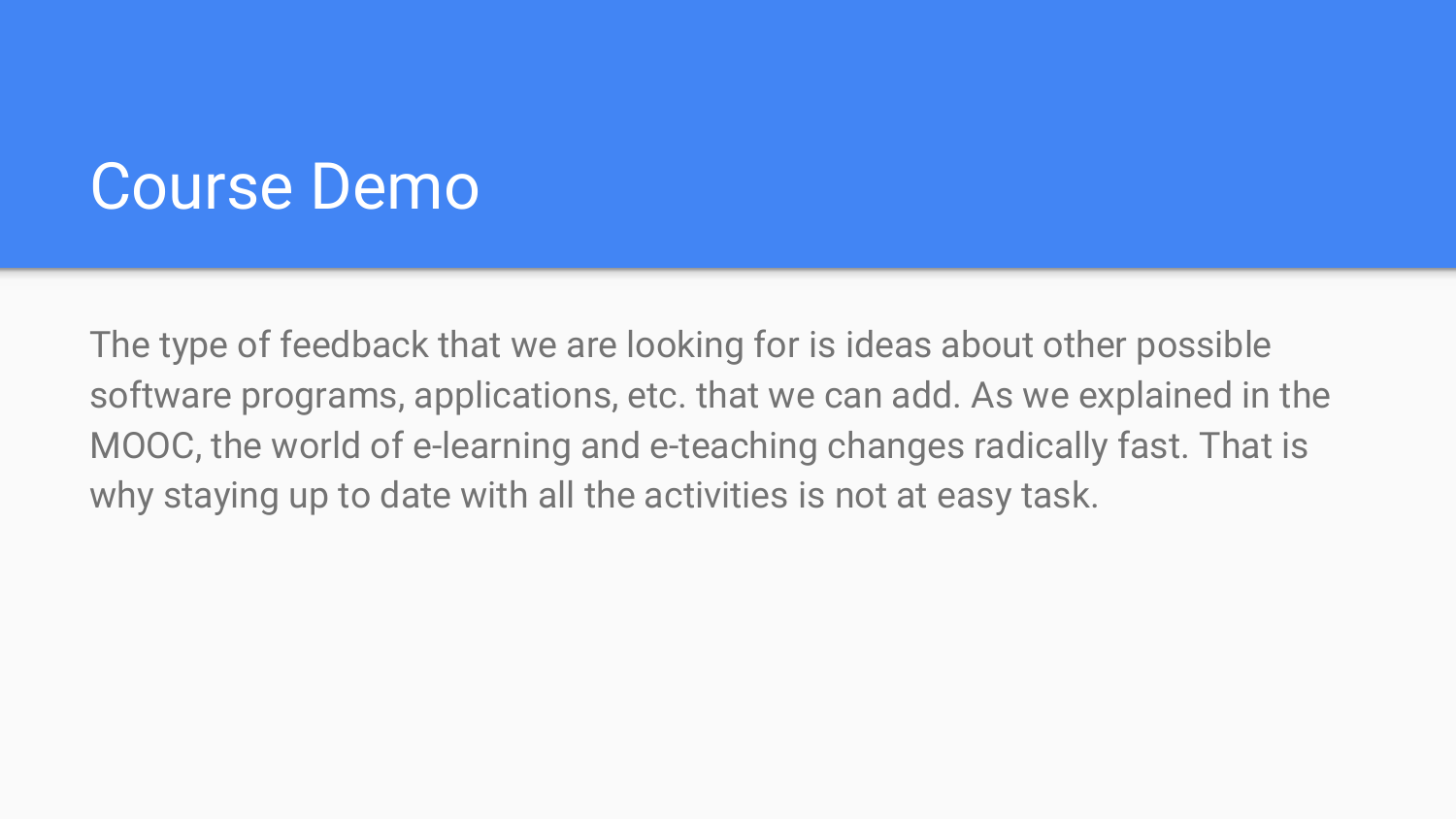#### Join us!

#### Global OER Graduate Network

### <http://go-gn.net/>

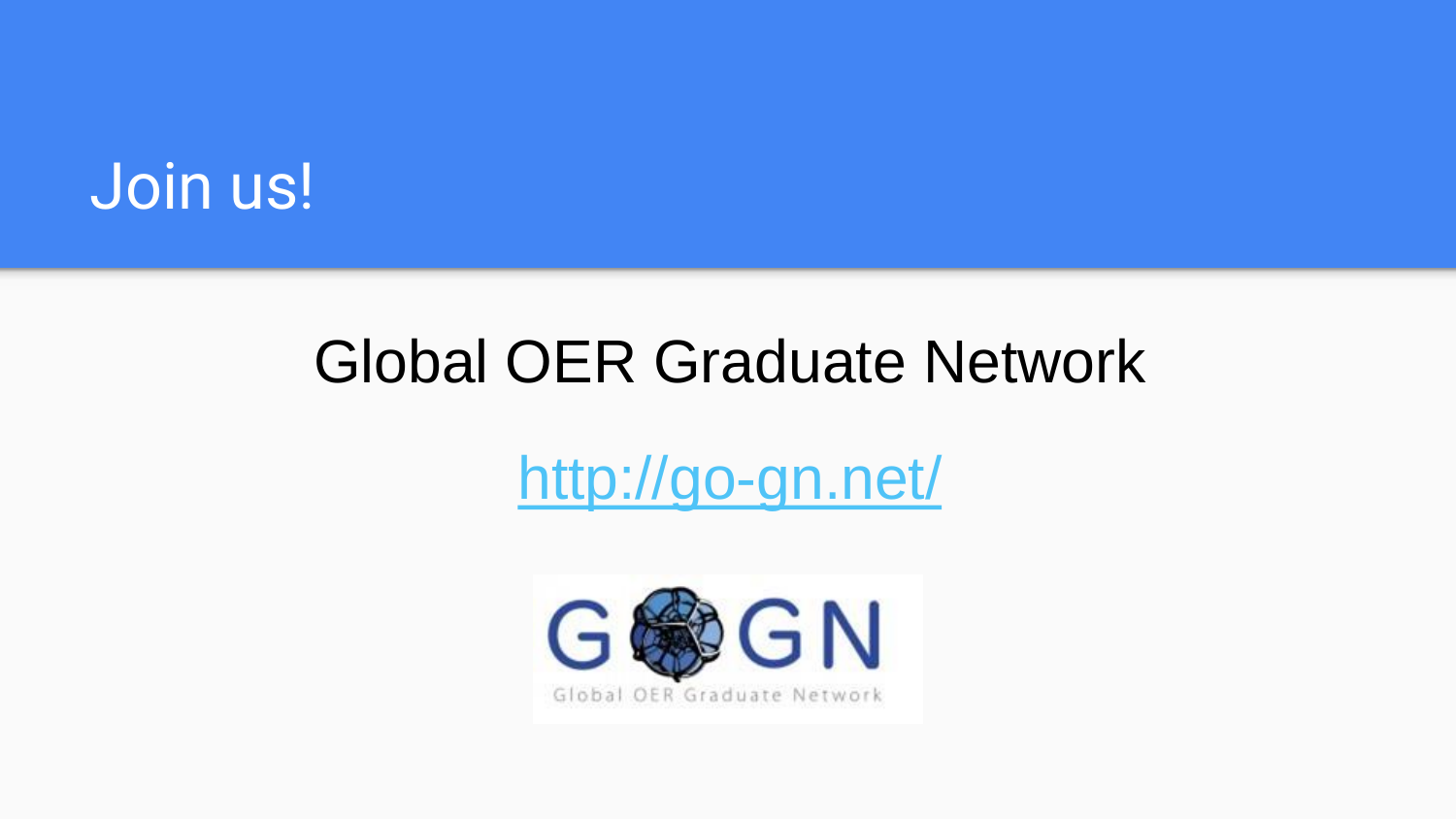## Any questions, comments, observations?

Contact Aleck: [aleck.mendez@mail.ch](mailto:aleck.mendez@mail.ch)